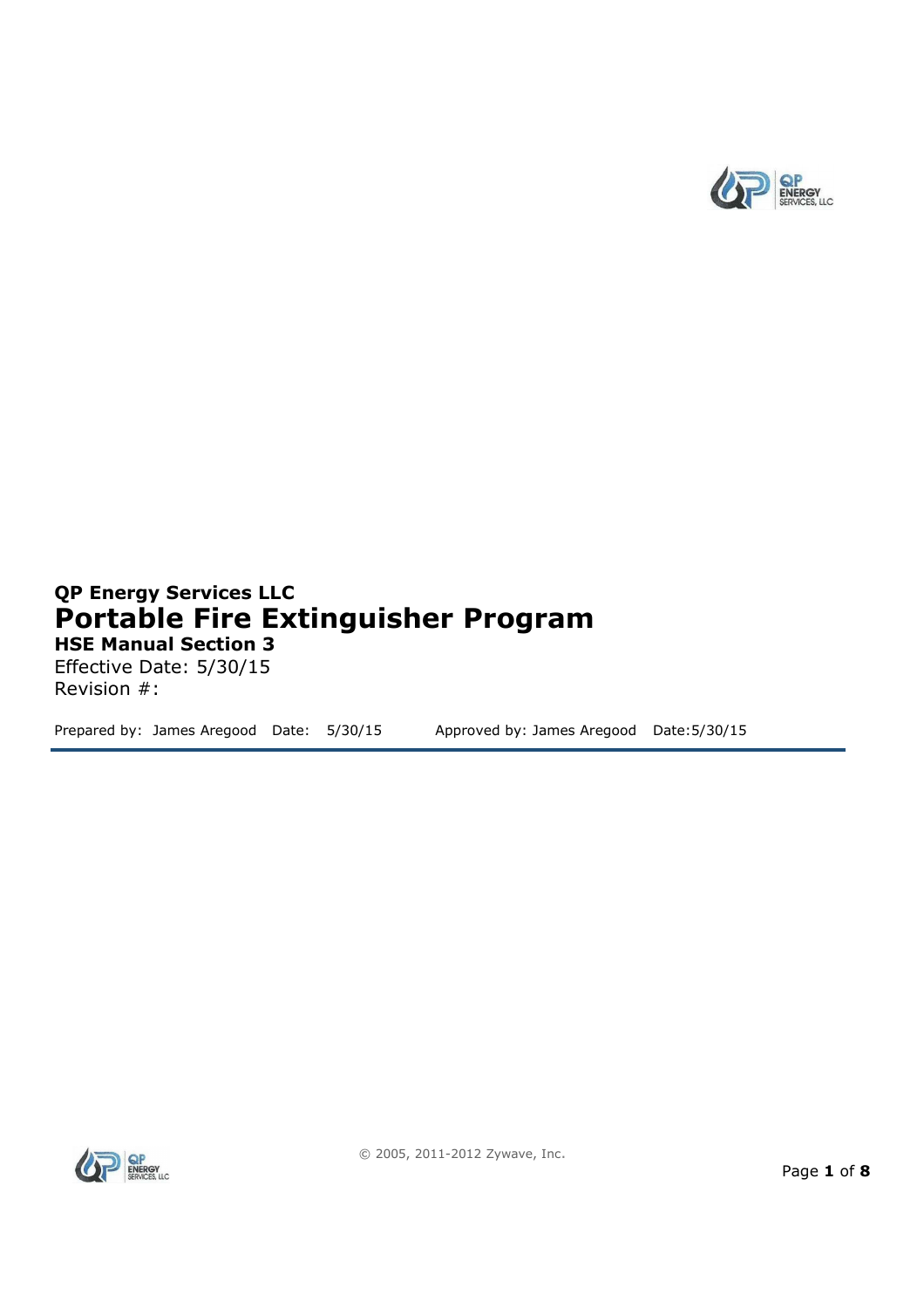

#### **Contents**

| Section | Title                          |         |  |
|---------|--------------------------------|---------|--|
| 1.0     | Reference Standard             | $3 - 3$ |  |
| 2.0     | Purpose                        |         |  |
| 3.0     | Scope                          |         |  |
| 4.0     | Responsibilities               |         |  |
| 5.0     | Definitions                    |         |  |
| 6.0     | Procedure                      |         |  |
|         | 6.1Fire Extinguisher Selection | $3 - 4$ |  |
|         | 6.2 Placement                  | $3 - 5$ |  |
|         | 6.3 Care and Maintenance       | $3 - 5$ |  |
|         | 6.4 Hydrostatic Testing        | $3 - 7$ |  |
|         | 6.5 Fire Extinguisher Use      | $3 - 7$ |  |
|         | 6.6 Training                   | $3 - 7$ |  |
| 7.0     | Revision History Record        |         |  |

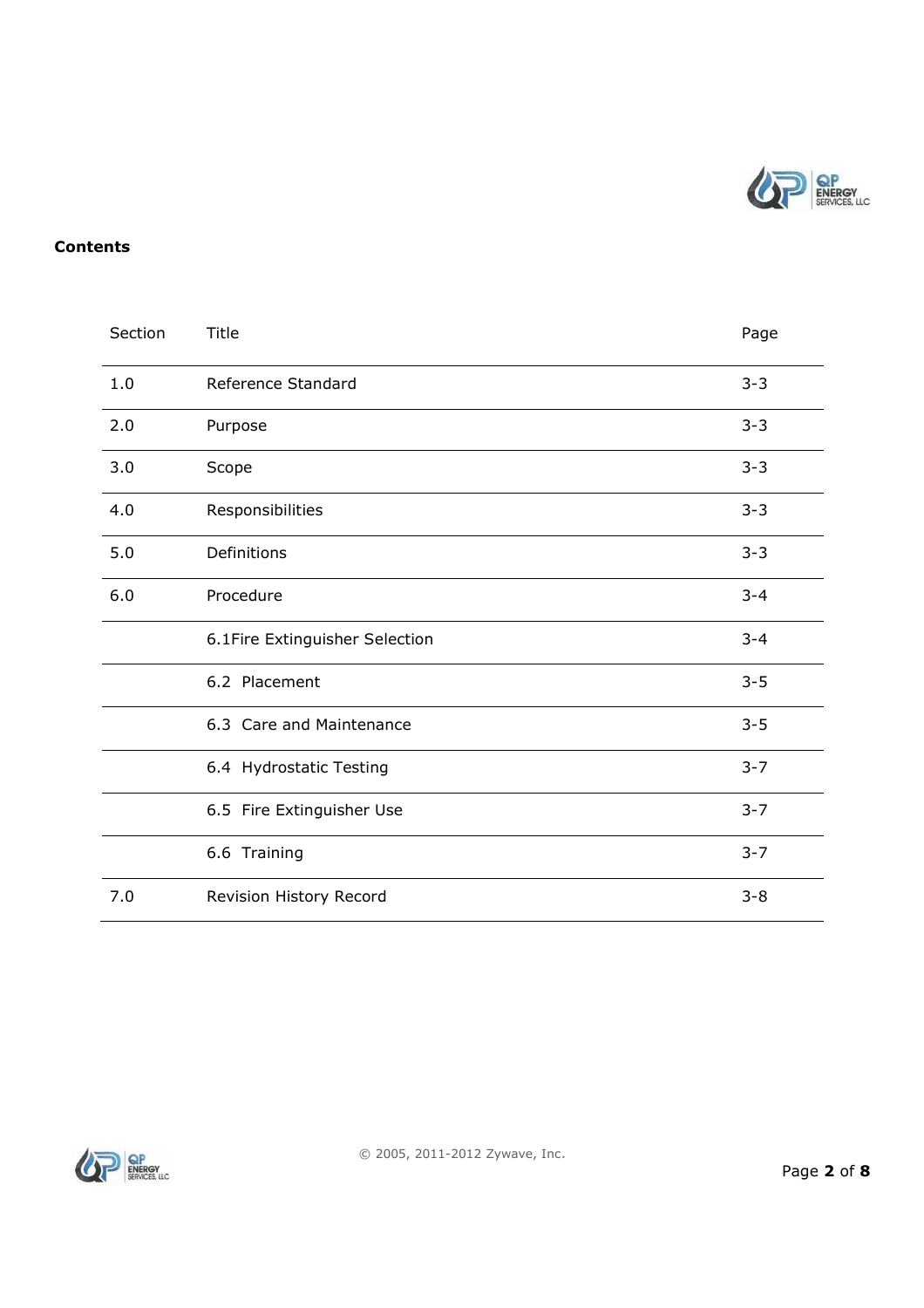

### **1.0 Reference Standard**

Occupational Safety and Health Administration: Portable Fire Extinguishers 29 CFR 1910.157.

#### **2.0 Purpose**

This procedure establishes minimum standards for the placement, use, maintenance and testing of portable fire extinguishers. Preserving life must always be considered as the primary goal when dealing with emergency response activities including the use of portable fire extinguishers.

#### **3.0 Scope**

This procedure applies to all of company employees, contractors and vendors performing work on company property, and all other individuals who are visiting or have business with our company.

#### **4.0 Responsibilities**

- Management is responsible for the development and review of this program.
- Management is responsible for appropriate employee training.
- Management and supervisors are responsible for the enforcement of this program.
- Employees must comply with all procedures outlined in this policy.
- Contractors and vendors must comply with all procedures outlined in this policy.

### **5.0 Definitions**

**Agent**: the contents of a fire extinguisher that extinguishes a fire upon application. Agent types include:

- Water and water-based foam;
- Ordinary dry chemical (sodium bicarbonate base) and purple K (potassium bicarbonate base);
- Multi-purpose dry chemical (monoammonium phosphate base);
- Inert gas (carbon dioxide);
- Halon:
- Halon replacement; and
- Dry powder (various dry compounds for fighting combustible metal fires).



© 2005, 2011-2012 Zywave, Inc.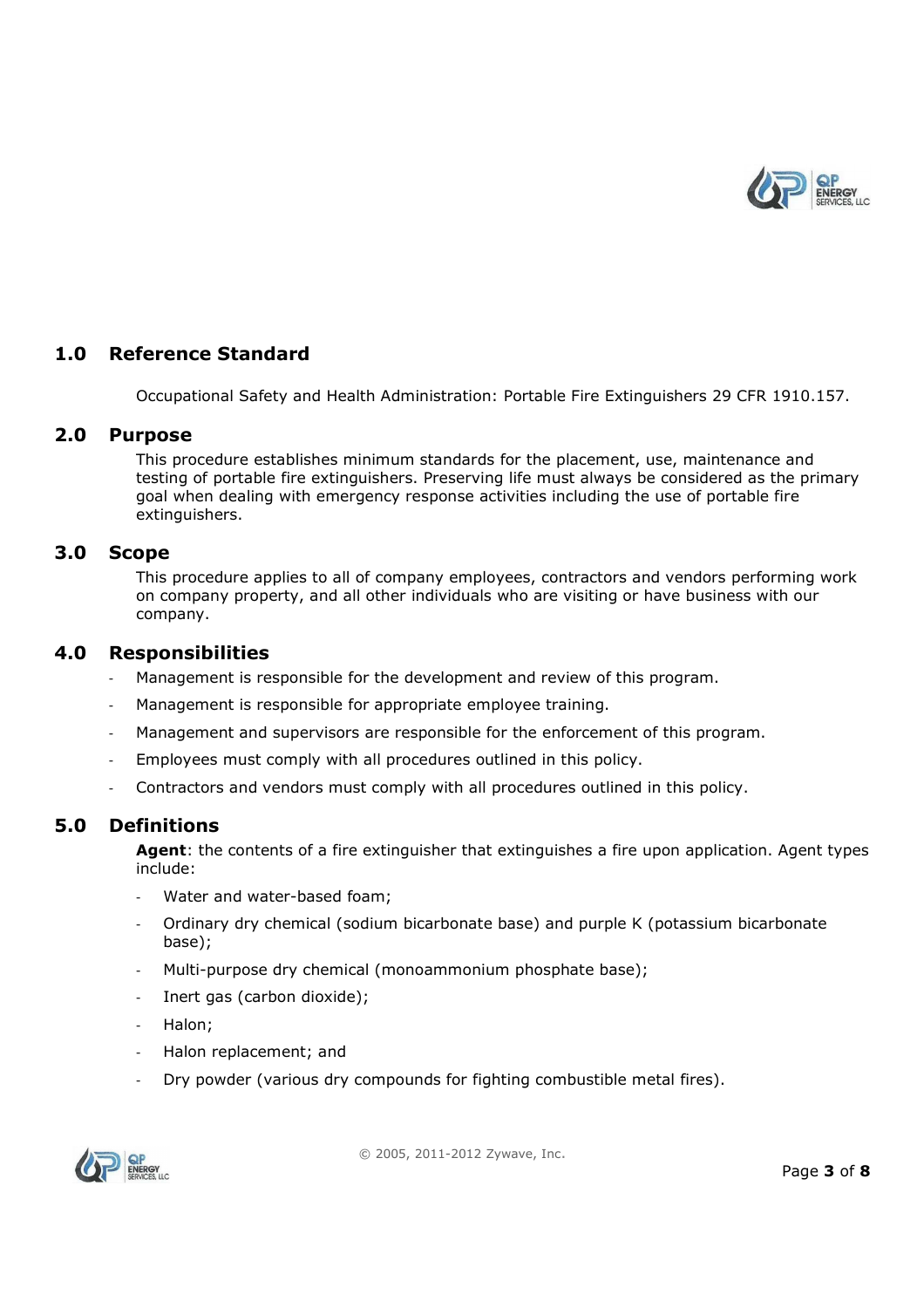

**Class:** the class offire indicates the type of fuel that is burning. Extinguisher classes are set to match the most effective agent for each fuel class. Extinguisher class labels are useful because agents are not effective on all types of fire. Fire Classes are:

- Class A, ordinary combustibles (wood, paper, etc.);
- Class B, flammable and combustible liquids and gasses;
- Class C, energized electrical equipment;
- Class D, combustible metals; and
- Class K, cooking oils and fats.

**Contractor**: a non-company employee being paid to perform work in the facility.

**Incipient Stage Fire**: the beginning or initial stage of a fire. Generally, the heat and smoke production and fire growth are manageable. If an employee believes that a fire is too big, too smoky or too hot, the fire is *not* an incipient stage fire.

**PASS**: an acronym that describes the main steps in fire extinguisher operation: **P**ull, **A**im, **S**queeze, **S**weep.

**Portable Fire Extinguisher**: a unit designed for fire extinguishment. The unit contains a fire extinguishing agent, expelled by pressure or a manual pump, and can be generally carried by hand. (Note: Class D agents can be stored and applied with a scoop or shovel and can be stored in a container other than an extinguisher.)

**UL**: underwriter laboratories, a testing and certification laboratory.

**Vendor**: a non-company employee being paid to perform a service in our facility.

**Wheeled Fire Extinguisher**: a fire extinguisher that is sufficiently heavy to require a wheeled carriage. The weight required to use a wheeled carriage varies by extinguisher class:

| Agent                        | Weight          |
|------------------------------|-----------------|
| Dry chemical and dry powder  | $50 - 350$ lbs. |
| Foam                         | 33 gal.         |
| Carbon dioxide               | 50-100 lbs.     |
| Halon and halon replacements | 50 lbs. or more |

## **6.0 Procedure**

## **6.1 Fire Extinguisher Selection**

Fire extinguishers must be selected based upon the hazard(s) present in the area and the expected types of fires that could result from them. Both the type and capacity of the fire extinguisher must be determined by the potential hazard. All fire extinguishers provided in our facility must be UL approved.

#### **Selection Guide:**

| <b>Fire</b><br><b>Hazards</b> | <b>Agent Selection</b> | <b>Fire</b><br><b>Hazards</b> | <b>Agent Selection</b> |
|-------------------------------|------------------------|-------------------------------|------------------------|
|                               |                        |                               |                        |

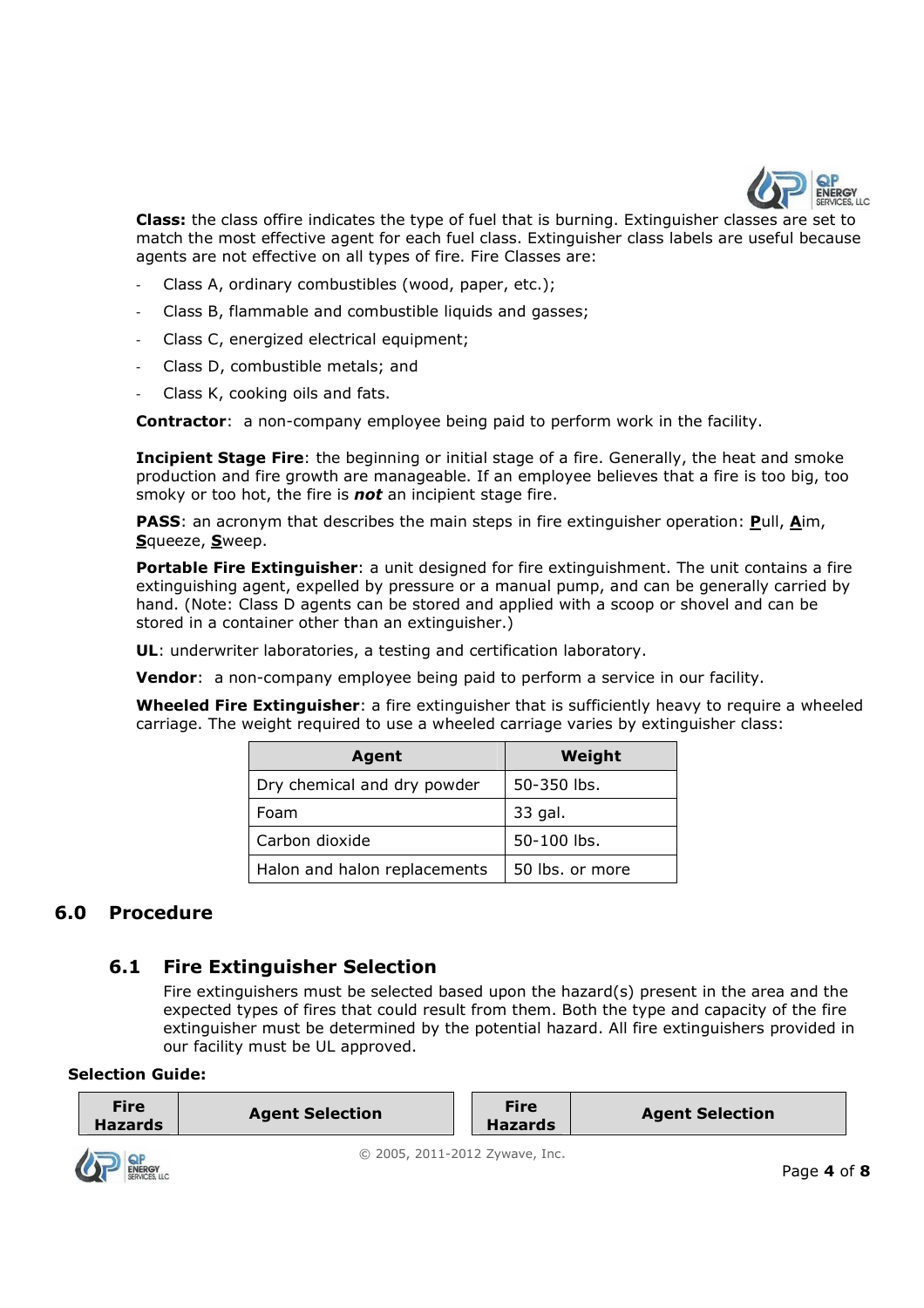

| Class   |                                   | Class   |
|---------|-----------------------------------|---------|
|         | 1. Water                          |         |
|         | 2. Foam                           |         |
| Class A | 3. Multipurpose dry chemical      | Class C |
|         | 4. Halon                          |         |
|         | 5. Halon replacement              |         |
|         | 1. Ordinary dry/Purple K chemical |         |
| Class B | 2. Multi-purpose dry chemical     | Class D |
|         | 3. Halon                          |         |
|         | 4. Halon substitutes              |         |
|         | 5. Carbon dioxide                 | Class K |

|                                                                    | <b>Class</b> |                                           |  |
|--------------------------------------------------------------------|--------------|-------------------------------------------|--|
| 1. Water                                                           |              | 1. Ordinary dry/Purple K chemical         |  |
| 2. Foam                                                            |              | 2. Multipurpose dry chemical              |  |
| 3. Multipurpose dry chemical                                       | Class C      | 3. Halon                                  |  |
| 4. Halon                                                           |              | 4. Halon substitutes                      |  |
| 5. Halon replacement                                               |              | Carbon dioxide                            |  |
| 1. Ordinary dry/Purple K chemical<br>2. Multi-purpose dry chemical | Class D      | Dry powder selected for the               |  |
| 3. Halon                                                           |              | specific combustible metal                |  |
| 4. Halon substitutes<br>5. Carbon dioxide                          | Class K      | Wet chemical (potassium-based<br>liquids) |  |
|                                                                    |              |                                           |  |

### **6.2 Placement**

Placement of fire extinguishers must conform with the following guidelines:

- 1. Travel Distance:
	- a. Class A 75 feet or less;
	- b. Class B 50 feet or less;
	- c. Class C based on the appropriate pattern for existing class A or B hazards;
	- d. Class D 75 feet or less; and
	- e. Class K Close to the hazard;
- 2. Hazard—travel distance to a fire extinguisher for high hazard areas must be lower than the maximum allowed travel distance;
- 3. Ease of access—fire extinguishers in areas that are difficult to access must be placed closer so that response to a fire must not be delayed;
- 4. Permanent location—all fire extinguishers must have a permanent location consisting of a wall mount, a fire extinguisher cabinet or a vehicle bracket;
- 5. Damage—all fire extinguishers must be placed in locations that minimizes the possibility of damage or obstruction by traffic or work activities in the area; and
- 6. Marking—all fire extinguisher locations must be conspicuously marked with signs or other indicators.

### **6.3 Care and Maintenance**

- 1. Keep fire extinguishers unobstructed and in clear view at all times.
- 2. Trained facility personnel should inspect fire extinguishers periodically and maintain a written record of their inspection. The inspection must verify that each fire extinguisher:
	- Is in its proper location:
	- Is in adequate physical condition;
	- Has a pressure gage within operable range (if so equipped);



© 2005, 2011-2012 Zywave, Inc.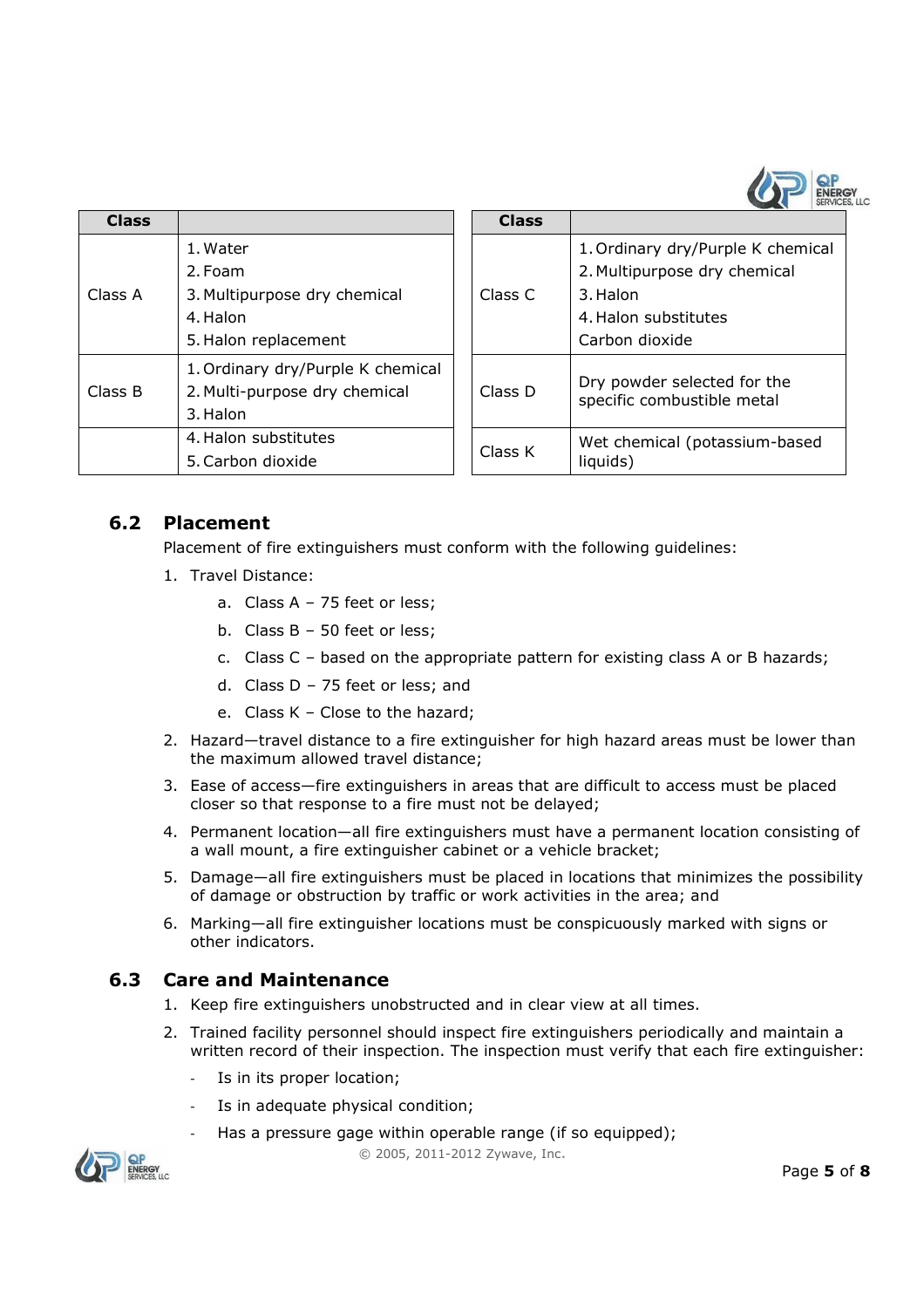

- Has an unobstructed nozzle; and
- Has an adequate amount of agent (lift the extinguisher to verify it is not too light, a possible indication the fire extinguisher may have lost some of its contents).
- 3. A certified fire extinguisher contractor must inspect each fire extinguisher every year. Keep record of these inspections and any repairs that derive from them.
- 4. Remove from service any fire extinguisher after it is used, until it is inspected and recharged by the contractor.
- 5. Remove from service any fire extinguisher if it is damaged, involved in an incident where damage could result or if the extinguisher shows signs of corrosion, until it is inspected and recharged by the contractor.
- 6. Label or make sure that each fire extinguisher is labeled with its operating instructions and the class of fire(s) that it is designed to fight.
- 7. Make sure that all stored pressure dry chemical extinguishers that require a 12-year hydrostatic test are emptied and subjected to applicable maintenance procedures every 6 years.
- 8. All portable extinguishers shall be hydrostatically tested at the intervals listed in the following table:

| <b>Type of Extinguisher</b>                | <b>Test Interval (Years)</b> |
|--------------------------------------------|------------------------------|
| Soda acid (stainless steel shell)          |                              |
| Cartridge operated water and/or antifreeze |                              |
| Stored pressure water and/or antifreeze    |                              |
| Wetting agent                              |                              |

| <b>Type of Extinguisher</b>                                                        | <b>Test Interval (Years)</b> |
|------------------------------------------------------------------------------------|------------------------------|
| Foam (stainless steel shell)                                                       | 5                            |
| Aqueous Film Forming foam (AFFF)                                                   | 5                            |
| Loaded stream                                                                      | 5                            |
| Dry chemical with stainless steel                                                  | 5                            |
| Carbon dioxide                                                                     | 5                            |
| Dry chemical, stored pressure, with mild<br>steel, brazed brass or aluminum shells | 12                           |
| Dry chemical, cartridge or cylinder<br>operated, with mild steel shells            | 12                           |
| <b>Halon 1211</b>                                                                  | 12                           |
| Halon 1301                                                                         | 12                           |

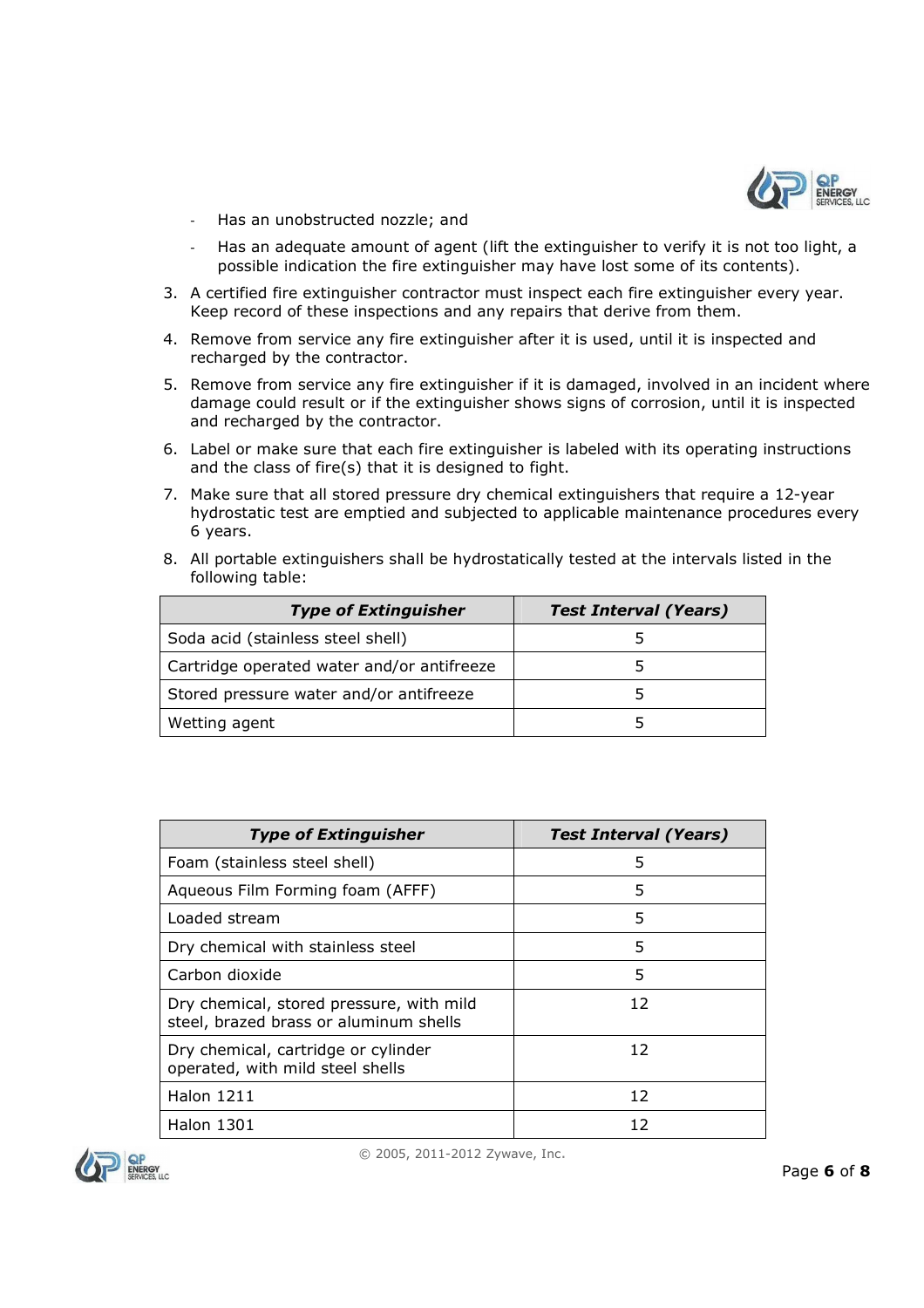

Dry powder, cartridge or cylinder operated with mild steel shells

# **6.4 Hydrostatic Testing**

May be required more frequently when:

- The cylinder or shell threads are damaged;
- There is corrosion that has caused pitting (including corrosion under removable name plate assemblies);

12

- The extinguisher has been burned in a fire; or
- A calcium chloride extinguishing agent has been used in a stainless steel shell.

## **6.5 Fire Extinguisher Use**

- 1. *There is nothing in our company that is worth a human life.* No employee is required to use a fire extinguisher. Operating a fire extinguisher is a voluntary action.
- 2. Only trained personnel are authorized to use a portable fire extinguisher.
- 3. Fire extinguishers must only be used on incipient stage fires.
- 4. When using a fire extinguisher:
	- Alert employees who are at immediate risk from the fire;
	- Activate the facility fire alarm;
	- Use the PASS acronym for operation; and
	- Report all fire extinguisher use to the program administrator.
- 5. Operational safety rules for fire extinguisher use:
	- Fight only incipient stage fires;
	- Use a fire extinguisher that is approved for the class of fire you are trying to extinguish;
	- Always keep an exit path open behind you;
	- Stay low to avoid heat and smoke;
	- Do not turn your back on a fire, even after you think you have extinguished it; and
	- Avoid breathing smoke; ventilate the area after extinguishing the fire.

## **6.6 Training**

- 1. Only trained and authorized employees are allowed to use fire extinguishers in the facility.
- 2. Employees will receive training after they are authorized to use fire extinguishers and become familiar with the hazards involved with incipient stage firefighting. Training will also be repeated annually for all authorized personnel.



© 2005, 2011-2012 Zywave, Inc.